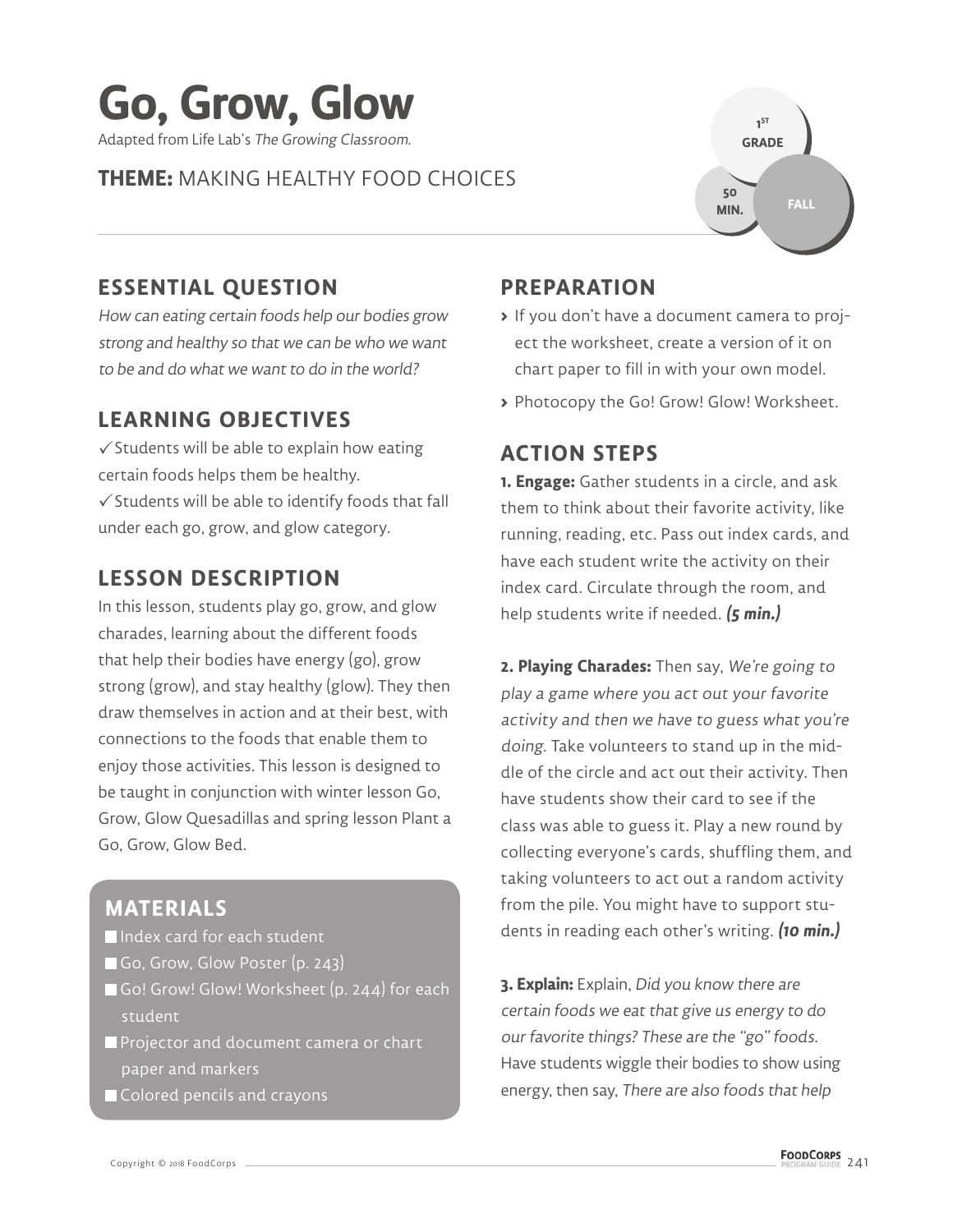us grow and get strong. These are "grow" foods. Have students show their bicep muscles. Then say, There are also foods that help our skin, teeth, and hair look nice; help our brain think; and help our body feel good. These are foods that help us "glow"! Have students give a full-toothed smile, and frame their faces with their hands. **(5 min.)**

**4. Guessing Game:** Show students the Go, Grow, Glow Poster, and go over some foods in each category saying, Grains like bread and rice help us go! Protein-rich foods like beans, nuts, dairy, and meat help us grow! Fruits and vegetables help us glow! For each category have students pantomime the gesture you taught them to reinforce the concept. Then play a game where you call out a food, and students must guess which category it goes in by performing the corresponding gesture. For example, say, Chicken! and then have students make a muscle. Or Cucumber! and have students make a big, glowing smile. **(10 min.)**

**5. Model:** Model for students how they'll be filling in the Go! Grow! Glow! worksheet, using either the document camera or chart paper. Explain aloud while drawing a picture of yourself in the center of the wheel doing your favorite activity. Then draw some of the corresponding go, grow, and glow foods from each section of the Go Grow Glow Poster on the outer part of the wheel, emphasizing that go, grow and glow foods help give us the energy, strength and health to do our favorite things. **(5 min.)**

**6. Making a Go, Grow, Glow Wheel:** Pass out worksheets to students and then circulate through the room, guiding students to refer to the poster to remember which foods match which category (go, grow, or glow). **(10 min.)**

#### **REFLECTION**

Have students discuss the following questions in small groups, then share with the class: **(5 min.)**

- **•** What are some go foods you like eating?
- **•** What are some grow foods you like eating?
- **•** What are some glow foods you like eating?

### **ADAPTATIONS**

**Tasting Extension:** Have students make a go, grow, and glow snack, such as crackers with hummus and vegetables from the first grade lesson The Great Balancing Act or a yogurt parfait with granola from the kindergarten lesson Perfect Parfait.

# **ACADEMIC CONNECTIONS**

English Language Arts Common Core State **Standards** 

#### **CCSS.ELA-LITERACY.SL.1.1**

Participate in collaborative conversations with diverse partners about grade 1 topics and texts with peers and adults in small and larger groups. **CCSS.ELA-LITERACY.L.1.1.J**

Produce and expand complete simple and compound declarative, interrogative, imperative, and exclamatory sentences in response to prompts.

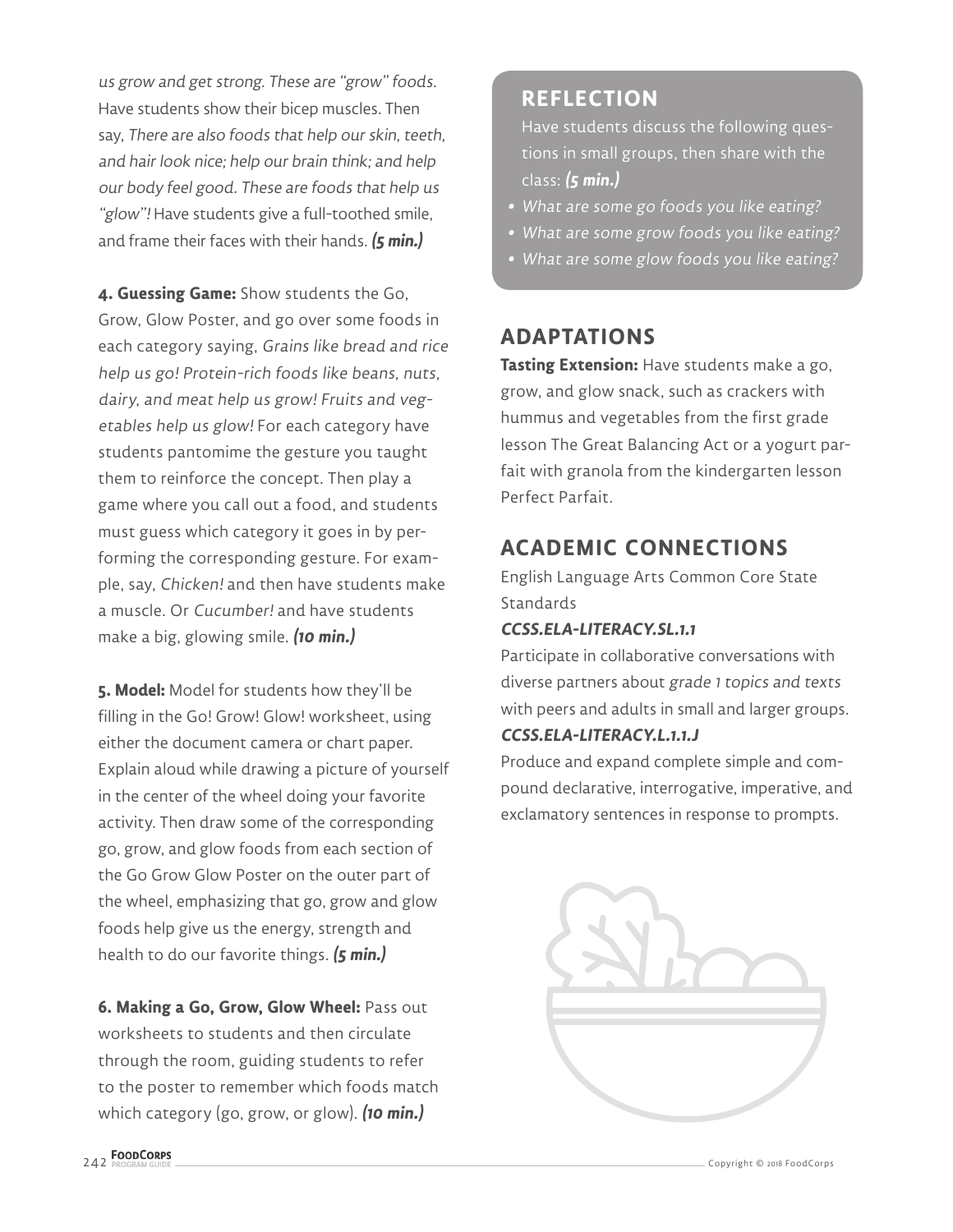